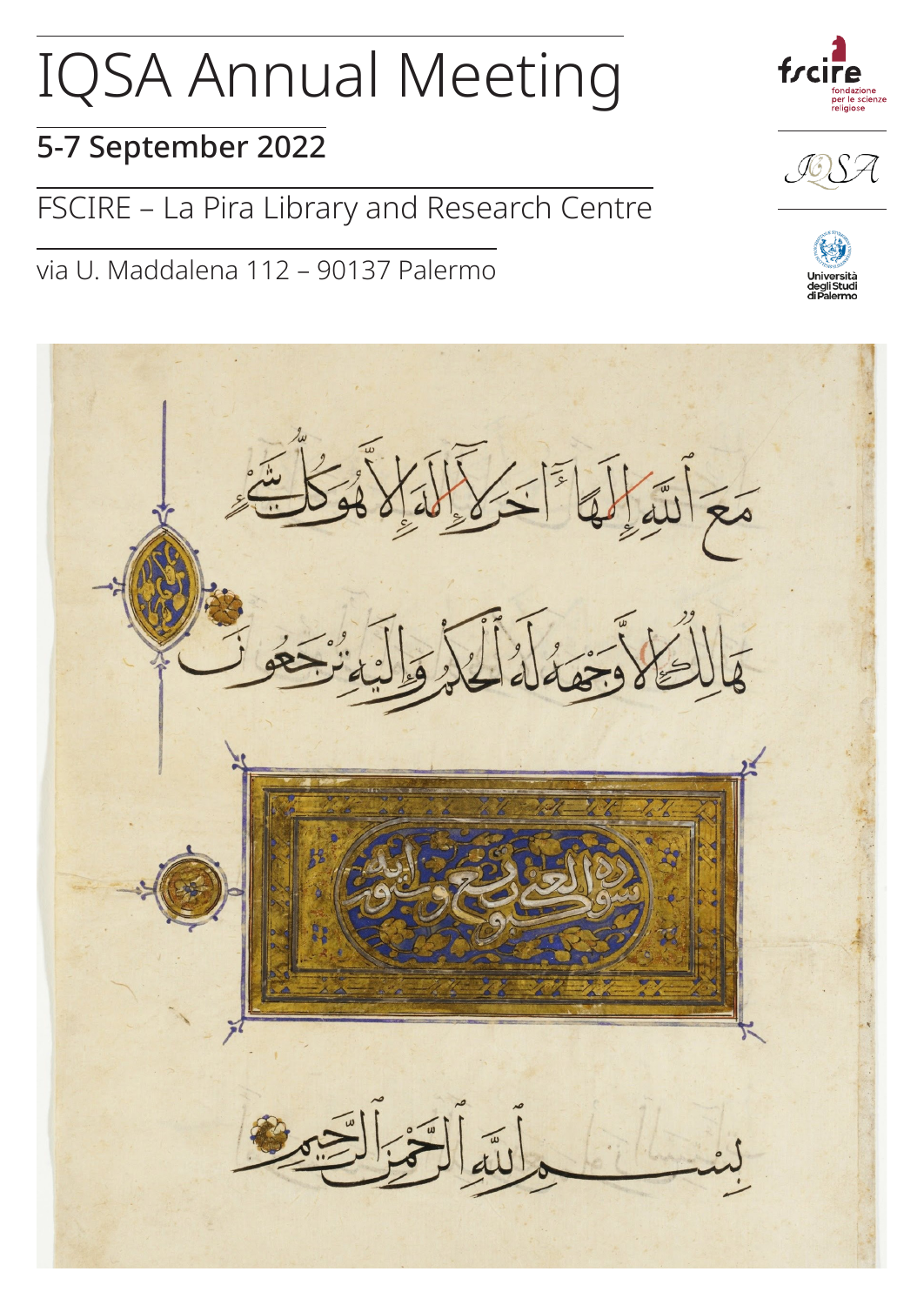# IQSA Annual Meeting

### 5-7 September 2022

La Pira Library and Research Centre, Palermo

### Monday 5 September 2022

8.30–12.15 | Palazzo Steri, University of Palermo Piazza Marina 60

Introductory Remarks by IQSA and La Pira, University of Palermo

Keynote Lecture by Roberto Tottoli (University of Naples L'Orientale): *Qur'anic Studies Today: Composing Past Approaches and Building New Perspectives*

Panel: *The Medinan Surahs: An Integrative Approach*

### 14.00–20.40 | Palazzo Alliata di Villafranca Piazza Bologni 20

Panel: *Genealogies of Qur'an Translations*

Panel: *Chronology, non-Linearity, Intratextuality, Performance and Performative Act*

Panel: *Qur'an Translations*

Panel: *Trends in Sufi Tafsīr*

Panel: *Exegesis, Implausibility and Challenges*

Roundtable: *Qur'anic Coherence*

Performance: *A Read-Through of "Surah Yusuf, A Translation in 5 Acts"*

General Reception